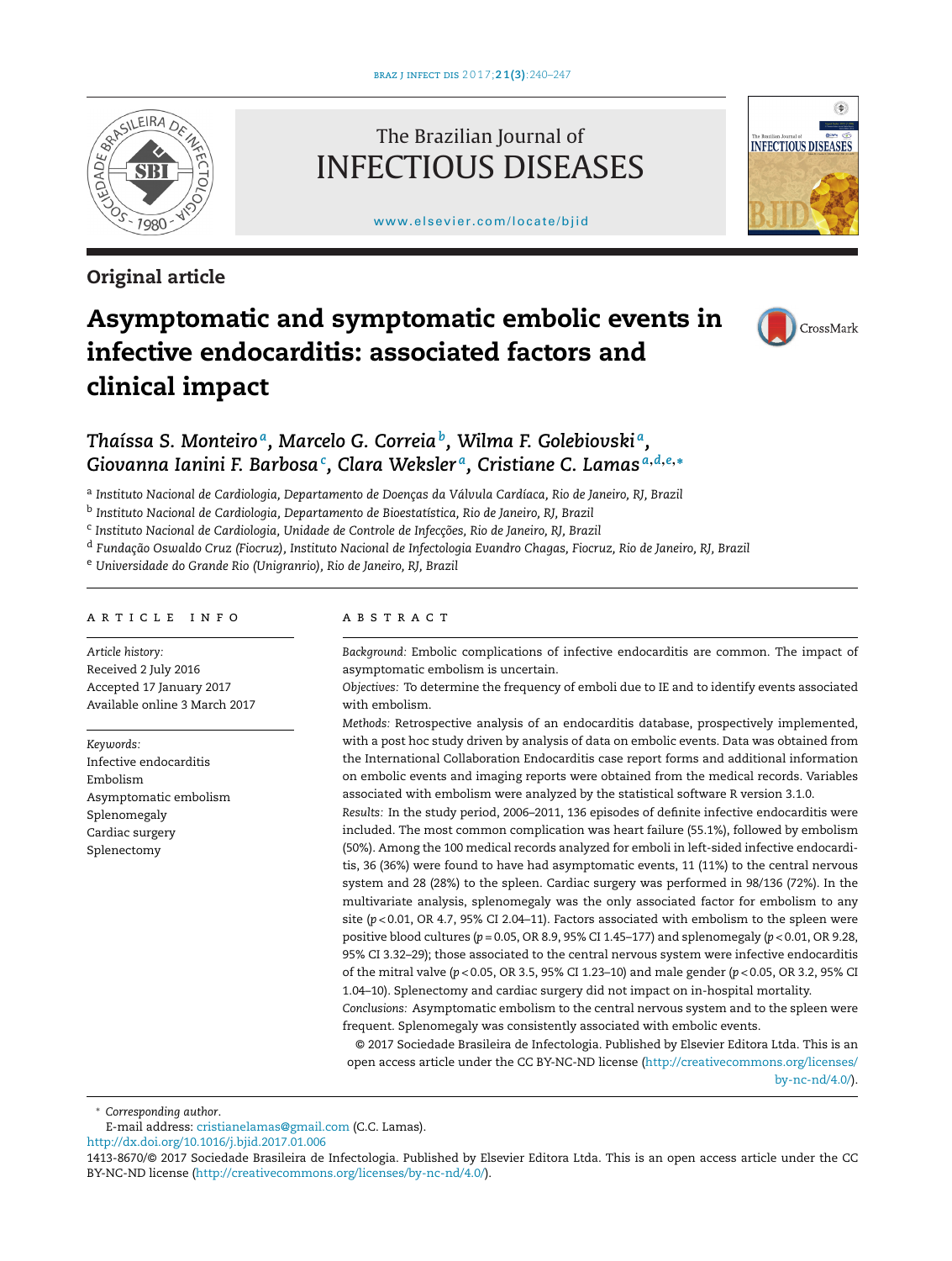### **Introduction**

Infective endocarditis (IE) is a severe infection of the heart, with in hospital mortality rate varying from 15 to 30% $^1$ ; this results mainly from complications such as heart failure and embolic events.<sup>1-3</sup>

Embolic complications occur in 20–50% $1$  of cases of IE, and are associated with increased mortality and morbidity. They can precede the diagnosis of IE in  $25<sup>1</sup>$  to 60% of patients[.4,5](#page-7-0) The most frequent sites of embolization are the central nervous system (CNS) and the spleen. $1$  [M](#page-7-0)ore than 50% of embolic events involve the  $CNS<sup>6</sup>$  and embolic events to the spleen occur in 19-36% of cases of IE.<sup>7</sup> There are a few wellestablished risk factors for embolic events, such as vegetation size and mobility, mitral valve (MV) involvement and some etiological agents (*Staphylococcus aureus*, *bovis* group streptococci, *Candida* spp.), previous embolism, multivalvular IE, and biological markers.<sup>1,8,9</sup>

Embolic events to the CNS are clinically apparent in 10 to 30% of patients with left-sided IE.<sup>10</sup> Imaging screening for emboli to the CNS using computed tomography (CT) scans or magnetic resonance imaging (MRI) have shown a significant frequency of asymptomatic or subclinical embolic events, of up to 71.5%. $9-11$  There are fewer data about subclinical embolic events to the spleen, reported to occur in 26 to 38%. $11,12$ 

The primary objectives of this study were to analyze the frequency and severity of asymptomatic and symptomatic embolism secondary to IE and to identify factors potentially associated to embolic events.

# **Material and methods**

This was a retrospective analysis of an endocarditis database, prospectively implemented, with a post hoc study driven by analysis of data of embolic events. It was conducted at Instituto Nacional de Cardiologia (INC), Rio de Janeiro, Brazil, a public cardiac surgery referral hospital. INC has been a collaborating site to the International Collaboration in IE (ICE) study since 2006. Annually, approximately 270 valve replacement surgeries are performed at INC and around 25 adults with definite IE are admitted.

Patients were prospectively and consecutively included after signing informed consent. Data from the ICE case report forms were plotted on datasheets. At INC, CT scans of the brain and abdomen are performed routinely in all patients with left-sided IE for whom cardiac valve replacement surgery is indicated. Additional information such as signs and symptoms suggestive of embolic events and imaging reports were obtained from the medical records. Splenomegaly was defined as a clinical and/or radiological finding. Acute IE was defined when signs and symptoms occurred in less than one month of the start illness, and subacute when they occurred between one and six months. Healthcare-associated IE consisted of either nosocomial or non-nosocomial acquired infection; IE was defined as nosocomial when occurring in a patient hospitalized for >48h. Non-nosocomial healthcare-associated IE was defined if signs or symptoms consistent with IE developed before hospitalization in patients with extensive out-of-hospital contact with healthcare interventions, including (1) receipt of intravenous therapy, wound care, or specialized home nursing care within 30 days before the onset of IE; (2) visiting a hospital or hemodialysis clinic or receiving intravenous chemotherapy within 30 days before the onset of IE; (3) hospitalization in an acute care hospital for  $\geq$  2 days within 90 days before the onset of IE; or (4) residing in a nursing home or long-term care facility.<sup>1</sup>

The following clinical features were considered as suggestive of embolic events in IE: headache, back pain, seizure, focal deficit, visual changes, abdominal pain, and peripheral ischemia. Radiological tests used to investigate embolic lesions were brain and abdominal CT scans and abdominal ultrasound scans.

Inclusion criteria was definite diagnosis of IE by the modified Duke criteria<sup>13</sup> in patients aged  $\geq$ 18 years who signed the informed consent form and who were treated for IE as inpatients at INC between 2006 and 2011.

Data were stored in an Excel Microsoft Office spreadsheet and the statistical tests used in univariate analysis were Chi-square, Fisher's and Student's *t*-test using the statistical program R version 3.1.0. Variables with *p* < 0.25 in univariate analysis were included in a multivariate logistic regression model to identify the variables independently associated with embolic events. A *p*-value less than 0.05 were considered significant.

Approval of INC in the ICE study was obtained under number 080/12.09.2005 and the present study was also approved by the Ethics Committee on 02/24/2014 under number 540.220. Informed consent was obtained from each patient and the study protocol conforms to the ethical guidelines of the 1975 Declaration of Helsinki.

#### **Results**

A total of 136 ICE forms were analyzed, and 134 patients included (two patients had two episodes of IE in the study period). The male: female ratio was 2:1, and the mean age  $\pm$  SD was  $45.2 \pm 16.4$  years. The clinical features and comorbidities are presented in [Table](#page-2-0) 1 and the microbiological features in [Table](#page-2-0) 2.

Episodes of IE were acute in 58% (72/124) of the patients and 42% were subacute; 56.7% (76/134) were referred from other hospitals, community-acquired in 65.4% (89/136), hospitalacquired in 29.4% patient, and healthcare associated in 5.1%. Native valve IE occurred in 88 patients and seven of these also had pacemaker involvement; prosthetic valve IE occurred in 37, and in two cases both native and prosthetic valves were involved. Other structures involved were a biventricular assist-device (BIVAD) in one patient, the myocardial wall and a pacemaker in one and a pacemaker alone in six patients.

Predisposing factors for IE were any valve predisposition in 51/119 (42.8%), rheumatic valve disease (RVD) in 51/127 (40.1%), previous IE in 21/136 (15.4%), congenital heart disease in 11 (8%), intravenous drug use in one (0.7%).

Transthoracic echocardiograms (TTE) were performed in 83.7% of patients, and transesophageal echocardiograms (TEE) in 83.5%; both TTE and TEE were performed in 65.4% (89/136) of patients. Only one patient had neither. Main echocardiographic findings were evidence of moderate to severe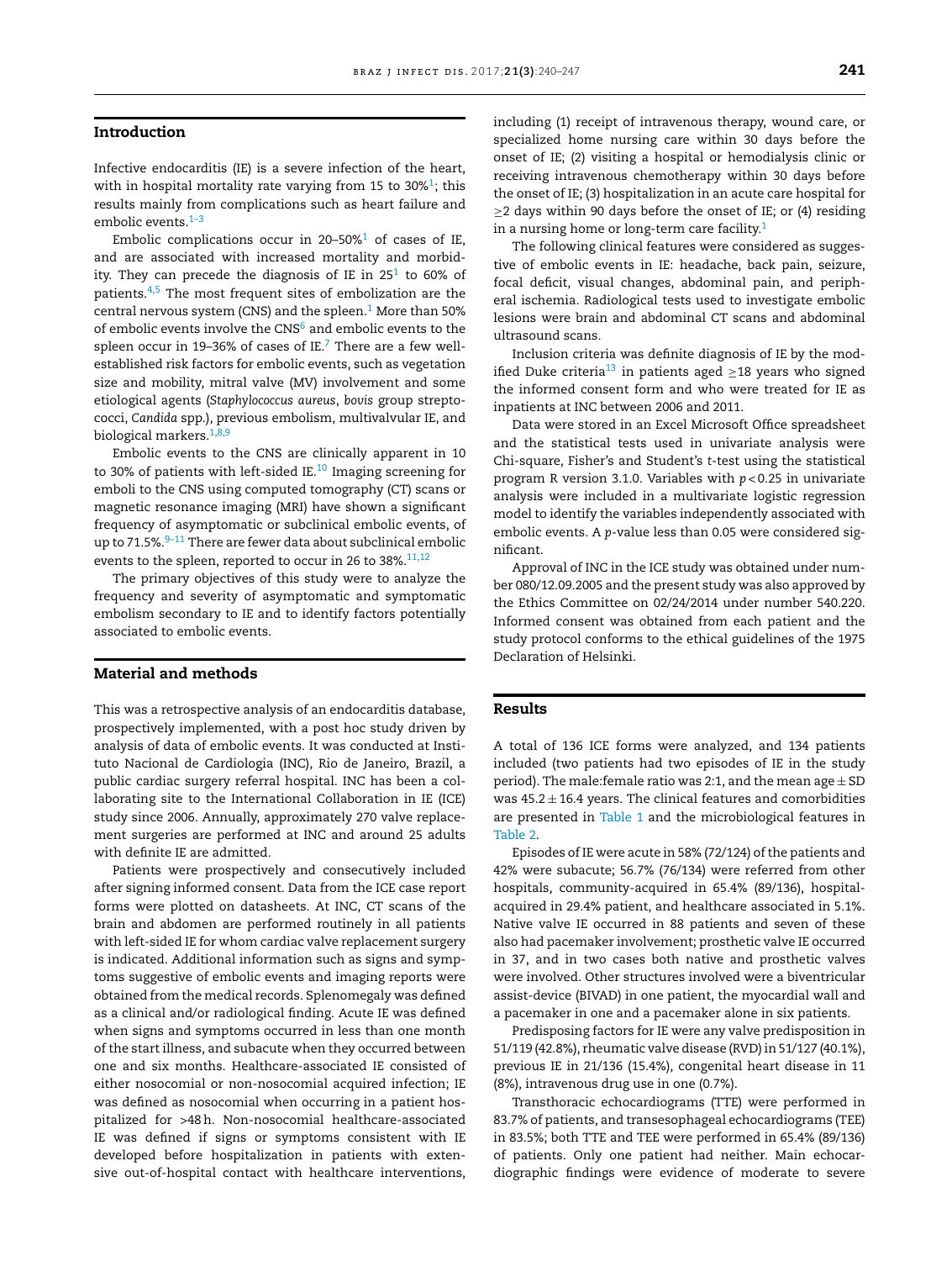#### <span id="page-2-0"></span>**Table 1 – Clinical and laboratory features and comorbidities in 136 episodes of infective endocarditis, 2006–2011, INC.**

|                                              | %        |  |  |  |  |  |  |  |
|----------------------------------------------|----------|--|--|--|--|--|--|--|
| Demographic features and comorbid conditions |          |  |  |  |  |  |  |  |
| 45.26 (mean)                                 | 16.39 SD |  |  |  |  |  |  |  |
| 88/136                                       | 64.7%    |  |  |  |  |  |  |  |
| 31/118                                       | 26.2%    |  |  |  |  |  |  |  |
| 14/136                                       | 10.2%    |  |  |  |  |  |  |  |
| 6/136                                        | 4.4%     |  |  |  |  |  |  |  |
| 11/136                                       | 8%       |  |  |  |  |  |  |  |
| 15/136                                       | 11%      |  |  |  |  |  |  |  |
| 43/136                                       | 31.6%    |  |  |  |  |  |  |  |
| 7/136                                        | 5.1%     |  |  |  |  |  |  |  |
| 24/136                                       | 17.6%    |  |  |  |  |  |  |  |
|                                              |          |  |  |  |  |  |  |  |
| 124/136                                      | 91.1%    |  |  |  |  |  |  |  |
| 35/132                                       | 26.5%    |  |  |  |  |  |  |  |
| 68/136                                       | 50%      |  |  |  |  |  |  |  |
| 73/119                                       | 61.3%    |  |  |  |  |  |  |  |
| 29/99                                        | 29.2%    |  |  |  |  |  |  |  |
|                                              |          |  |  |  |  |  |  |  |
| 10/65                                        | 15.3%    |  |  |  |  |  |  |  |
| 107/118                                      | 90.6%    |  |  |  |  |  |  |  |
| 45/59                                        | 76.2%    |  |  |  |  |  |  |  |
| 4/19                                         | 21%      |  |  |  |  |  |  |  |
| 5/132                                        | 3.7%     |  |  |  |  |  |  |  |
| 5/131                                        | 3.8%     |  |  |  |  |  |  |  |
| 4/131                                        | 3%       |  |  |  |  |  |  |  |
| 2/132                                        | 1.5%     |  |  |  |  |  |  |  |
|                                              | n/N      |  |  |  |  |  |  |  |

*n*/*N*, absolute number of findings/total number of patients with available data; %, percent; SD, standard deviation; COPD, chronic obstructive pulmonary disease; CRP, C-reactive protein; ESR, erythrocyte sedimentation rate.

regurgitation of the MV in 70/134 (52%) and of the aortic valve in 58 (43%). There was evidence of vegetations of the MV in 67/135 (49.6%), of the aortic valve in 55 (40.7%), of the tricuspid valve in 12 (8.8%) and of intracardiac devices in 14 (10.4%). The average size of the largest vegetation was 16mm (SD 6mm) in the 52 patients for whom this information was available.

Surgery was indicated for 114 of 136 patients (84%), and 98/136 (72%) patients actually had surgery. Overall in-hospital mortality was 33/135 (24%). Surgical indications were severe acute valvular regurgitation in 69/114 (60.5%) patients with surgical indication, heart failure in 50 (43.8%), size and mobility of vegetation in 37 (32.4%), emboli in 24 (21%), paravalvular abscess in 17 (14.9%), pathogen in 13 (11.4%), and persistent bacteremia in three (2.6%). Most patients had more than one indication for surgery.

The complications observed in the 136 cases of IE were: new onset or worsening of heart failure (55.1%), embolism to any site (50%), prosthetic valve perforation or dysfunction (28.9%), acute renal failure (27.8%), paravalvular abscess (19.2%), extra cardiac mycotic aneurysm (5.5%), persistent bacteremia (6.3%), prosthetic dehiscence (5.5%), and recurrent embolism (3.8%). Regarding the site of embolism, 23.5% of cases were to the CNS, 32.8% to the spleen, 7.3% to the kidneys, 6.1% to the lungs, 6% to the vascular periphery, and 1.5% to the liver.

Left-sided IE occurred in 119 episodes. Medical records were reviewed in search for symptoms of embolism and screening images related to left-sided IE for 100 (84% of all left-sided IE episodes). Medical records were incomplete for 19 cases, and these were excluded from analysis; among these 19, only eight had documented embolism (42%). [Table](#page-3-0) 3 shows the frequency of selected symptoms in patients with or without embolic events. Asymptomatic embolism occurred in 36 patients (36%); 11 patients had asymptomatic embolism to the CNS (11% of patients) and 28 patients had asymptomatic

| Table 2 - Microbiological features in 136 episodes of IE, 2006-2011, Instituto Nacional de Cardiologia (INC). |                                     |                  |      |  |  |  |  |  |
|---------------------------------------------------------------------------------------------------------------|-------------------------------------|------------------|------|--|--|--|--|--|
| Group                                                                                                         | Pathogens                           | $\boldsymbol{n}$ | %    |  |  |  |  |  |
| Viridans group streptococci                                                                                   |                                     | 37               | 28.2 |  |  |  |  |  |
|                                                                                                               | Non-specified viridans streptococci | 32               |      |  |  |  |  |  |
|                                                                                                               | bovis group                         | 3                |      |  |  |  |  |  |
|                                                                                                               | S. pneumoniae                       | $\overline{2}$   |      |  |  |  |  |  |
| Staphylococci                                                                                                 |                                     | 22               | 16.7 |  |  |  |  |  |
|                                                                                                               | S. aureus                           | 13               |      |  |  |  |  |  |
|                                                                                                               | S. epidermidis                      | 6                |      |  |  |  |  |  |
|                                                                                                               | Other                               | 3                |      |  |  |  |  |  |
| Enterococci                                                                                                   | E. faecalis                         | 15               | 11.4 |  |  |  |  |  |
| Non-HACEK Gram negatives                                                                                      |                                     | 9                | 6.8  |  |  |  |  |  |
|                                                                                                               | Enterobacter sp.                    | $\overline{2}$   |      |  |  |  |  |  |
|                                                                                                               | Pseudomonas aeruginosa              | $\overline{2}$   |      |  |  |  |  |  |
|                                                                                                               | Salmonella enteritidis              |                  |      |  |  |  |  |  |
|                                                                                                               | Serratia marcescens                 |                  |      |  |  |  |  |  |
|                                                                                                               | Others                              | 3                |      |  |  |  |  |  |
| <b>HACEK</b>                                                                                                  |                                     | $\overline{2}$   | 1.5  |  |  |  |  |  |
| Candida sp.                                                                                                   |                                     | 7                | 5.3  |  |  |  |  |  |
| Others                                                                                                        |                                     | $\overline{2}$   | 1.5  |  |  |  |  |  |
| No pathogens grown in blood cultures                                                                          |                                     | 37               | 28.2 |  |  |  |  |  |
| Total number of blood cultures                                                                                |                                     | 132              | 100  |  |  |  |  |  |

HACEK, *Haemophilus* spp. *Aggregatibacter*, *Cardiobacterium hominis*, *Eikenella corrodens* and *Kingella kingae*.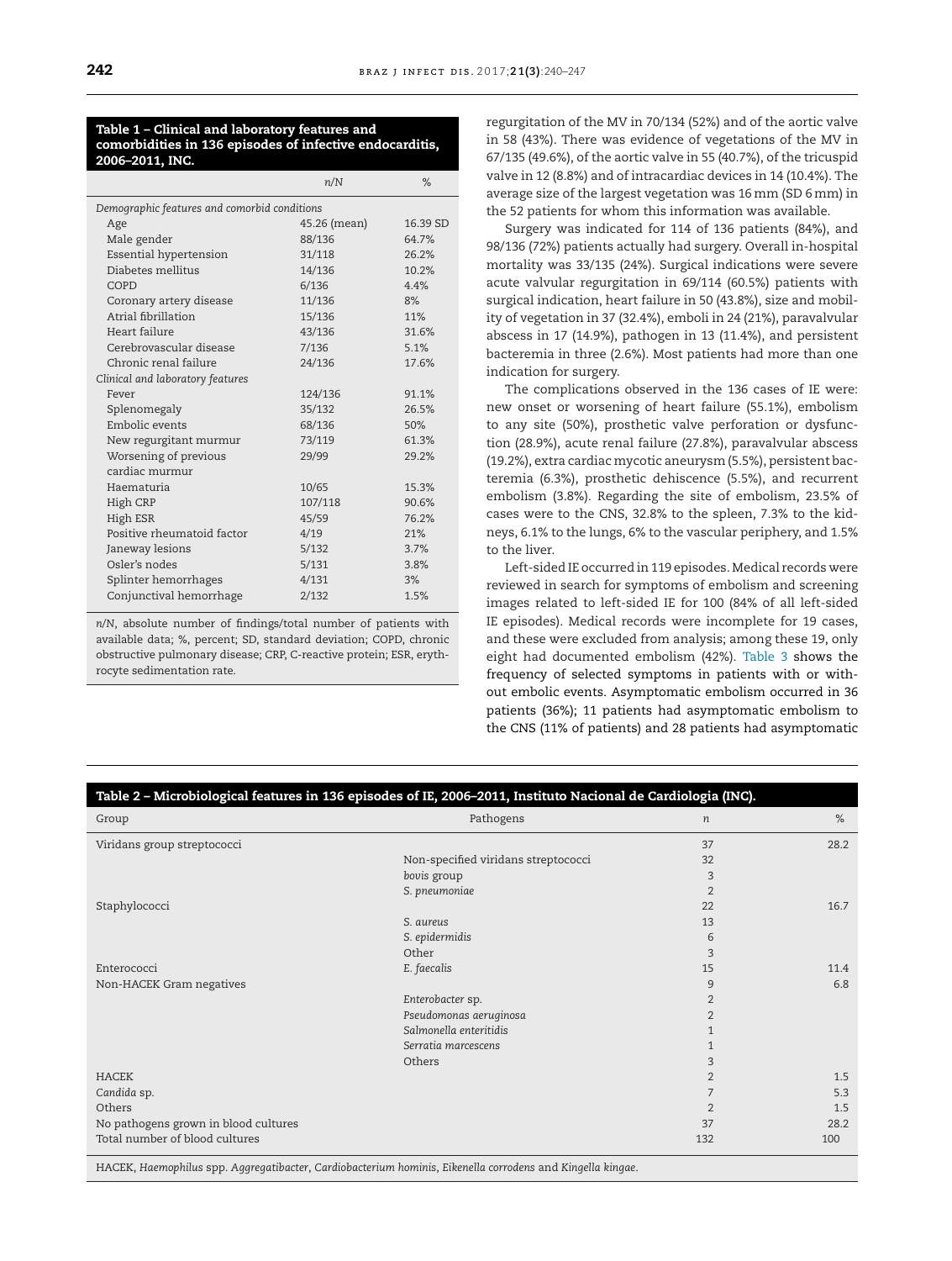#### <span id="page-3-0"></span>**Table 3 – Frequency of selected signs and symptoms related to embolism in 100 patientsa with left-sided endocarditis, INC, 2006–2011.**

| Signs and symptoms                  | Associated<br>with emboli | Not.<br>associated<br>with emboli | n (%)     |
|-------------------------------------|---------------------------|-----------------------------------|-----------|
| Headache                            | 4                         | $\overline{2}$                    | 6(6)      |
| Seizure                             | $\overline{2}$            | $\overline{2}$                    | 4(4)      |
| Focal neurological deficit          | 7                         | 3                                 | 10 (10)   |
| Sleepiness or<br>disorientation     | 5                         | 3                                 | 8(8)      |
| Vertigo and postural<br>instability | $\overline{2}$            | $\Omega$                          | 2(2)      |
| Behavioral changes                  | $\overline{2}$            | $\overline{2}$                    | 4(4)      |
| Abdominal pain                      | 7                         | 1                                 | 8(8)      |
| Back pain                           | $\mathcal{L}$             | $\overline{2}$                    | 5(5)      |
| Total records analyzed              |                           |                                   | 100 (100) |

<sup>a</sup> Analysis of the 100 patients with left-sided IE that had their records reviewed.

embolism to the spleen (28% of patients). Results of CT scans of embolic cases to the abdomen and to the CNS are shown in Table 4.

Among patients with embolism to the CNS, 18 had ischemia without hemorrhage, nine ischemia with hemorrhage, two hemorrhage, and in three the type of lesion was not specified. Seven patients had to be further investigated with an angio-CT or arteriography. Of the 32 patients with neurologic events, 18 (56%) eventually had cardiac surgery; further tests were necessary for 5/18 (28%), delaying the cardiac procedure (cerebral arteriography in four, brain angioCT scans in one). Cardiac surgery was further postponed in two (11%) of them, as the cerebral aneurysms disclosed had to be clipped before the cardiac procedure. Two patients died of hemorrhagic stroke before surgery, and a third also died for the same reason, but had no indication for cardiac surgery.

Twenty-one (21%) patients had splenectomy, 15 of whom had asymptomatic embolism (71%). Abscess or extensive infarction was found in the histopathological analysis of 19/21 (90%) of the removed spleens. All patients who had splenectomy were candidates for cardiac surgery and the splenic lesion was considered potentially deleterious (either as a potential residual focus of infection or risk for bleeding and rupture) and therefore splenectomy was recommended.

Other procedures performed were embolectomy, aneurysmectomy, and clipping, performed in six patients: clipping of cerebral aneurysm in two patients, clipping of a superior

mesentery artery aneurysm in one patient, clipping of the hepatic artery and pseudo-aneurysm in femoral artery in one patient, clipping of a popliteal artery aneurysm in one patient, clipping and embolectomy of limb arteries in one patient, and partial pancreatectomy in one patient due to an aneurysm in the splenic artery being adhered to the pancreas.

Results of univariate analysis are shown in [Table](#page-4-0) 5. The following features were associated with embolism to any site: splenomegaly (*p* < 0.001), MV IE (*p* = 0.02), cerebrovascular disease (*p* = 0.01), coronary artery disease (*p* = 0.04), male gender (*p* = 0.04), and atrial fibrillation (*p* = 0.05). Factors associated with embolism to the CNS were: splenomegaly (*p* = 0.02) and MV IE (*p* < 0.01). Factors associated with embolism to the spleen were: splenomegaly (*p* < 0.01), MV IE (*p* = 0.01), worsening of previous murmur (*p* < 0.01), and positive blood cultures  $(p = 0.01)$ .

Mortality was 15.7% in patients who had cardiac surgery and 28.5% in those who did not (no statistical difference). Embolism to the CNS or to the spleen, symptomatic or asymptomatic, and cardiac surgery or splenectomy did notimpact on mortality.

In multivariate analysis, splenomegaly (*p* < 0.01, OR 4.77, 95% CI 2.04–11) was the only factor independently associated with embolism to any site. Factors associated with embolism to the CNS were: MV IE (*p* < 0.05, OR 3.52, 95% CI 1.23–10) and male gender (*p* < 0.05, OR 3.29, 95% CI 1.04–10). Factors associated with embolism to the spleen were: splenomegaly (*p* < 0.01, OR 9.28, 95% CI 3.32–29) and positive blood culture (*p* = 0.05, OR 8.94, 95% CI 1.45–177).

#### **Discussion**

The main focus of our study were the embolic events related to left-sided IE.

Univariate and multivariate analyses consistently showed splenomegaly and MV IE as factors associated to embolism. MV IE has an already well-established association with embolism but not splenomegaly. Splenomegaly has been classically associated to IE. $^{14}$  Lamas and Eykyn<sup>[15](#page-7-0)</sup> proposed newly diagnosed splenomegaly as a minor criterion for IE (St Thomas' criteria), and in their study, it was found in 11% of patients. The reported frequency of splenomegaly varies  $(1-60\%)$ <sup>[15,16](#page-7-0)</sup> and it was present in 26.5% of our patients. This might reflect a more prolonged course of illness or diagnostic delay, but there was no statistical correlation between splenomegaly and time course (acute versus subacute).

| Table 4 - Results of computed tomography (CT) scans in patients with IE and symptomatic or asymptomatic embolism. <sup>a</sup> |          |                  |                                                |          |                                                    |                                                   |              |  |  |
|--------------------------------------------------------------------------------------------------------------------------------|----------|------------------|------------------------------------------------|----------|----------------------------------------------------|---------------------------------------------------|--------------|--|--|
| CT scans                                                                                                                       | Total    |                  | Overall positives for<br>embolism <sup>b</sup> |          | Positive for asymptomatic<br>embolism <sup>c</sup> | Positive for symptomatic<br>embolism <sup>c</sup> |              |  |  |
|                                                                                                                                |          | $\boldsymbol{n}$ | $\%$                                           | n        | $\%$                                               | $\boldsymbol{n}$                                  | %            |  |  |
| Abdominal CT scans<br>Brain CT scans                                                                                           | 74<br>70 | 39<br>26         | 52.7<br>37                                     | 28<br>11 | 71.7<br>42.3                                       | 11<br>15                                          | 28.2<br>57.6 |  |  |

a Analysis of the 100 patients with left-sided IE that had their records reviewed.

**b** Relative number considering the total number of CT scans performed.

<sup>c</sup> Relative number considering the total number of CT scans positive for emboli.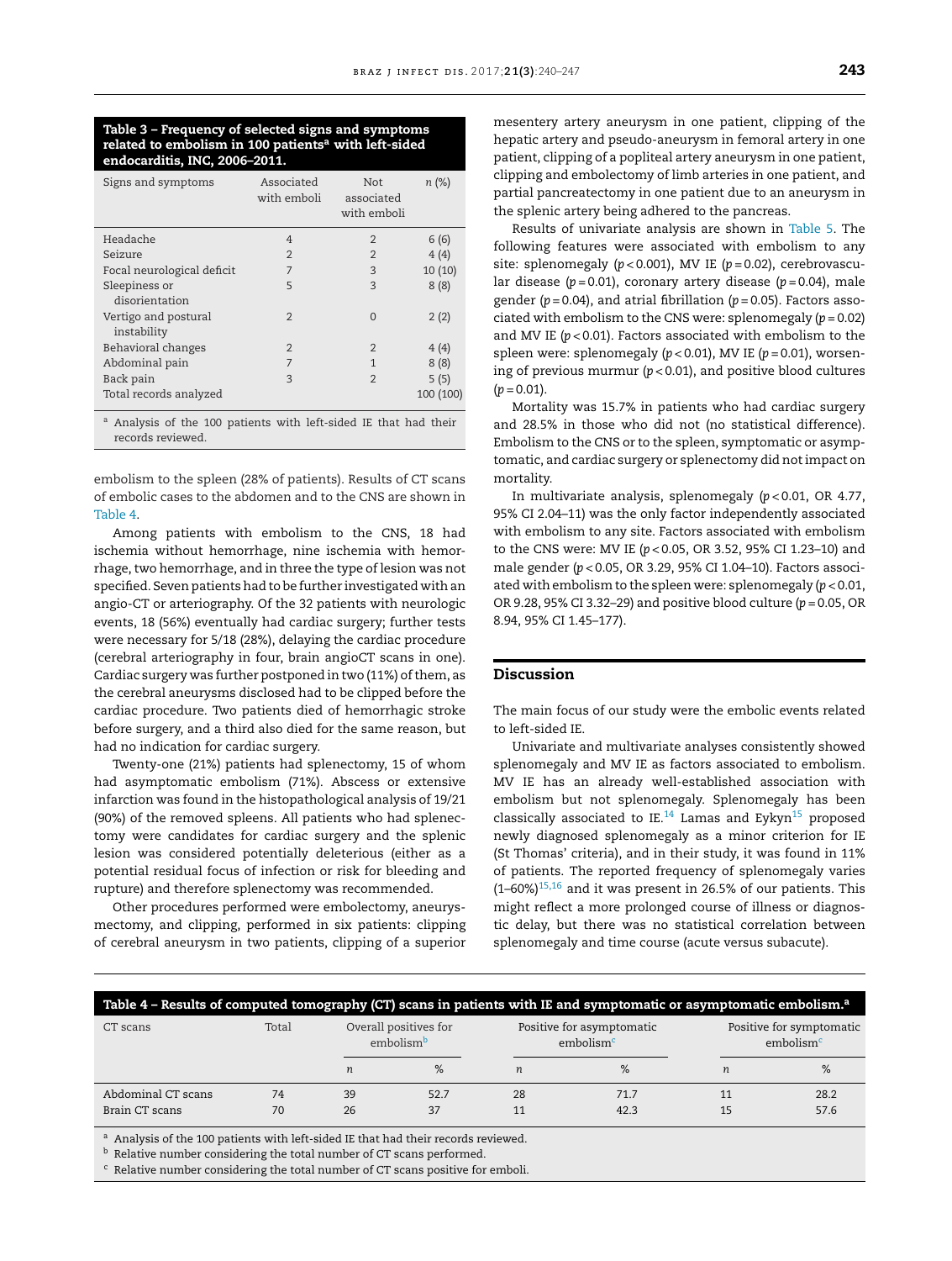<span id="page-4-0"></span>

| Variables                                       | Present     | Embolism to any body site |                       |         | Embolism to CNS       |                     |         | Embolism to spleen   |                       |                 |
|-------------------------------------------------|-------------|---------------------------|-----------------------|---------|-----------------------|---------------------|---------|----------------------|-----------------------|-----------------|
|                                                 | (yes or no) | N <sub>o</sub>            | Yes                   | p-value | N <sub>o</sub>        | Yes                 | p-value | <b>No</b>            | Yes                   | <i>p</i> -value |
| Patients' features and previous medical history |             |                           |                       |         |                       |                     |         |                      |                       |                 |
| Age (mean (SD))                                 |             | 46.78 (17.81)             | 42.38 (14.10)         | 0.12    | 45.66 (16.85)         | 43.22 (14.67)       | 0.49    | 46.18 (17.27)        | 43.33 (14.72)         | 0.35            |
| Male sex                                        | Yes         | 40 (55.6)                 | 44 (73.3)             |         | 67(62.0)              | 21(77.8)            |         | 55 (59.8)            | 32(76.2)              |                 |
|                                                 | No          | 32 (44.4)                 | 16(26.7)              | 0.04    | 41 (38.0)             | 6(22.2)             | 0.17    | 37 (40.2)            | 10(23.8)              | 0.08            |
| Smoking                                         | Yes         | 6(35.3)                   | 5(25.0)               |         | 9(30.0)               | 3(37.5)             |         | 8(33.3)              | 2(16.7)               |                 |
|                                                 | No          | 11(64.7)                  | 15(75.0)              | 0.71    | 21(70.0)              | 5(62.5)             | 0.68    | 16(66.7)             | 10(83.3)              | 0.43            |
| Native valve predisposition                     | Yes         | 27 (40.9)                 | 23(45.1)              |         | 39 (40.6)             | 12(54.5)            |         | 31 (38.8)            | 19 (50.0)             |                 |
|                                                 | No          | 39 (59.1)                 | 28 (54.9)             | 0.70    | 57 (59.4)             | 10(45.5)            | 0.24    | 49(61.3)             | 19 (50.0)             | 0.31            |
| LV ejection fraction <50%                       | Yes         | 19 (57.6)                 | 15(45.5)              |         | 27 (52.9)             | 7(43.8)             |         | 21(48.8)             | 11 (50.0)             |                 |
|                                                 | No          | 14(42.4)                  | 18 (54.5)             | 0.46    | 24(47.1)              | 9(56.2)             | 0.57    | 22(51.2)             | 11(50.0)              | 1.0             |
| Aspirin                                         | Yes         | 3(6.5)                    | 5(12.8)               |         | 7(10.3)               | 1(5.6)              |         | 4(6.9)               | 4(14.8)               |                 |
|                                                 | No          | 43 (93.5)                 | 34(87.2)              | 0.46    | 61(89.7)              | 17 (94.4)           | $1.0\,$ | 54(93.1)             | 23(85.2)              | 0.25            |
| Warfarin                                        | Yes         | 11(23.9)                  | 6(15.4)               |         | 14(20.6)              | 4(22.2)             |         | 15 (25.9)            | 2(7.4)                |                 |
|                                                 | No          |                           |                       | 0.41    |                       |                     | $1.0\,$ |                      |                       | 0.07            |
| Previous cardiac surgery                        | Yes         | 35(76.1)<br>27(38.6)      | 33 (84.6)<br>13(21.7) |         | 54 (79.4)<br>34(32.1) | 14(77.8)<br>7(25.9) |         | 43(74.1)<br>32(35.6) | 25 (92.6)<br>10(23.8) |                 |
|                                                 |             |                           |                       | 0.056   |                       |                     | 0.64    |                      |                       | 0.22            |
|                                                 | No          | 43 (61.4)                 | 47(78.3)              |         | 72 (67.9)             | 20(74.1)            |         | 58 (64.4)            | 32(76.2)              |                 |
| Previous IE                                     | Yes         | 14(19.4)                  | 7(11.7)               | 0.24    | 17(15.7)              | 4(14.8)             | $1.0\,$ | 14(15.2)             | 7(16.7)               | 0.80            |
|                                                 | No          | 58 (80.6)                 | 53 (88.3)             |         | 91 (84.3)             | 23 (85.2)           |         | 78 (84.8)            | 35 (83.3)             |                 |
| Mitral stenosis                                 | Yes         | 7(13.2)                   | 4(9.5)                |         | 10(13.0)              | 1(5.6)              |         | 5(8.2)               | 5(14.7)               |                 |
|                                                 | No          | 46 (86.8)                 | 38 (90.5)             | 0.75    | 67 (87.0)             | 17(94.4)            | 0.68    | 56 (91.8)            | 29 (85.3)             | 0.48            |
|                                                 | No          | 69 (95.8)                 | 59 (98.3)             |         | 105 (97.2)            | 27(100.0)           |         | 88 (95.7)            | 42 (100.0)            |                 |
| Comorbidities                                   |             |                           |                       |         |                       |                     |         |                      |                       |                 |
| Neoplasia                                       | Yes         | 5(6.9)                    | 1(1.7)                |         | 6(5.6)                | 0(0.0)              |         | 5(5.4)               | 1(2.4)                |                 |
|                                                 | No          | 67 (93.1)                 | 59 (98.3)             | 0.22    | 102 (94.4)            | 27 (100.0)          | 0.59    | 87 (94.6)            | 41(97.6)              | 0.66            |
| Congenital heart disease                        | Yes         | 5(7.0)                    | 6(10.0)               |         | 10(9.3)               | 1(3.7)              |         | 9(9.9)               | 2(4.8)                |                 |
|                                                 | No          | 66 (93.0)                 | 54 (90.0)             | 0.75    | 97 (90.7)             | 26(96.3)            | 0.46    | 82 (90.1)            | 40 (95.2)             | 0.50            |
| Rheumatic valvulopathy                          | Yes         | 27(40.9)                  | 24(42.1)              |         | 65 (63.7)             | 11(45.8)            |         | 30 (35.7)            | 19 (46.3)             |                 |
|                                                 | No          | 39 (59.1)                 | 33 (57.9)             | 1.0     | 37(36.3)              | 13(54.2)            | 0.16    | 54 (64.3)            | 22(53.7)              | 0.32            |
| Liver cirrhosis                                 | Yes         | 1(1.4)                    |                       |         |                       | 0(0.0)              |         |                      | 0(0.0)                |                 |
|                                                 |             |                           | 0(0.0)                | 1.0     | 2(1.9)                |                     | 1.0     | 2(2.2)               |                       | 1.0             |
|                                                 | No          | 70 (98.6)                 | 60 (100.0)            |         | 105 (98.1)            | 27 (100.0)          |         | 89 (97.8)            | 42 (100.0)            |                 |
| Coronary artery disease                         | Yes         | 8(11.1)                   | 1(1.7)                | 0.04    | 11(10.2)              | 0(0.0)              | 0.12    | 9(9.8)               | 2(4.8)                | 0.50            |
|                                                 | No          | 64 (88.9)                 | 59 (98.3)             |         | 97 (89.8)             | 27(100.0)           |         | 83 (90.2)            | 40 (95.2)             |                 |
| Cerebrovascular disease                         | Yes         | 7(9.9)                    | 0(0.0)                | 0.01    | 5(4.7)                | 1(3.7)              | 1.00    | 5(5.4)               | 2(4.9)                | 1.00            |
|                                                 | No          | 64 (90.1)                 | 60 (100.0)            |         | 102 (95.3)            | 26(96.3)            |         | 87 (94.6)            | 39 (95.1)             |                 |
| Diabetes mellitus                               | Yes         | 9(12.9)                   | 4(6.7)                | 0.38    | 13(12.3)              | 1(3.7)              | 0.29    | 13(14.3)             | 1(2.4)                | 0.06            |
|                                                 | No          | 61(87.1)                  | 56 (93.3)             |         | 93 (87.7)             | 26(96.3)            |         | 78 (85.7)            | 40 (97.6)             |                 |
| COPD                                            | Yes         | 5(6.9)                    | 1(1.7)                | 0.22    | 6(5.6)                | 0(0.0)              | 0.59    | 4(4.3)               | 2(4.9)                | 1.0             |
|                                                 | No          | 67 (93.1)                 | 58 (98.3)             |         | 102 (94.4)            | 26(100.0)           |         | 88 (95.7)            | 39 (95.1)             |                 |
| Atrial fibrillation                             | Yes         | 12(19.4)                  | 3(5.8)                |         | 12(12.6)              | 2(9.5)              |         | 12(15.6)             | 2(5.3)                |                 |
|                                                 | No          | 50 (80.6)                 | 49 (94.2)             | 0.05    | 83 (87.4)             | 19 (90.5)           | 1.0     | 65 (84.4)            | 36 (94.7)             | 0.13            |
| Essential hypertension                          | Yes         | 16(25.8)                  | 13(24.5)              |         | 22(23.2)              | 8(36.4)             |         | 20(25.6)             | 11 (28.9)             |                 |
|                                                 | No          | 46 (74.2)                 | 40(75.5)              | 1.0     | 73 (76.8)             | 14(63.6)            | 0.27    | 58 (74.4)            | 27(71.1)              | 0.82            |
| Heart failure                                   | Yes         | 28 (38.9)                 | 14(23.3)              |         | 35 (32.4)             | 7(25.9)             |         | 33 (35.9)            | 10(23.8)              |                 |
|                                                 | No          | 44(61.1)                  | 46 (76.7)             | 0.06    | 73 (67.6)             | 20(74.1)            | 0.64    | 59 (64.1)            | 32(76.2)              | 0.23            |
| Chronic renal failure                           | Yes         | 15(21.4)                  | 7(11.7)               |         | 19(17.9)              | 5(18.5)             |         | 17(18.9)             | 7(16.7)               |                 |
|                                                 | No          | 15(21.4)                  | 7(11.7)               | 0.16    | 87 (82.1)             | 22(81.5)            | $1.0\,$ | 73(81.1)             | 35(83.3)              | 0.81            |
|                                                 |             |                           |                       |         |                       |                     |         |                      |                       |                 |
| Clinical features                               |             |                           |                       |         |                       |                     |         |                      |                       |                 |
| Splenomegaly                                    | Yes         | 10(14.1)                  | 25(43.9)              | < 0.001 | 24(22.6)              | 12 (48.0)           | 0.23    | 13 (14.8)            | 22(52.4)              | < 0.001         |
|                                                 | No.         | 61(85.9)                  | 32(56.1)              |         | 82(77.4)              | 13(52.0)            |         | 75 (85.2)            | 20(47.6)              |                 |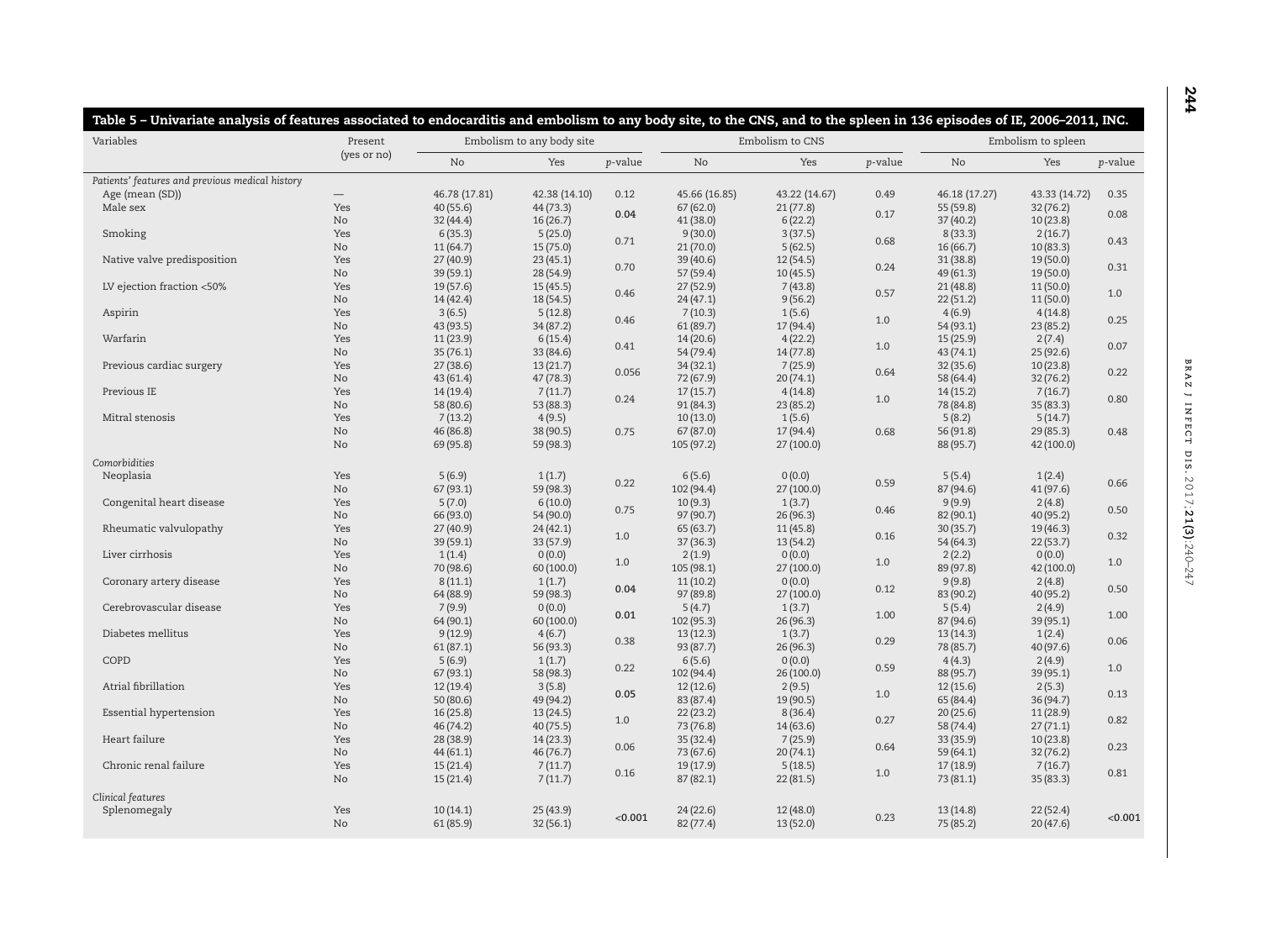| Table 5 - (Continued)                    |                          |                           |             |         |                 |                 |         |                    |              |                 |
|------------------------------------------|--------------------------|---------------------------|-------------|---------|-----------------|-----------------|---------|--------------------|--------------|-----------------|
| Variables                                | Present                  | Embolism to any body site |             |         |                 | Embolism to CNS |         | Embolism to spleen |              |                 |
|                                          | (yes or no)              | No                        | Yes         | p-value | No              | Yes             | p-value | No                 | Yes          | <i>p</i> -value |
| Fever >38° C                             | Yes                      | 64 (88.9)                 | 58 (96.7)   | 0.11    | 97 (89.8)       | 26(96.3)        | 0.45    | 81 (88.0)          | 41(97.6)     | 0.10            |
|                                          | No                       | 8(11.1)                   | 2(3.3)      |         | 11(10.2)        | 1(3.7)          |         | 11(12.0)           | 1(2.4)       |                 |
| New regurgitant murmur                   | Yes                      | 39 (61.9)                 | 31(59.6)    | 0.84    | 59 (62.8)       | 14(60.9)        | 1.0     | 52 (64.2)          | 20(57.1)     | 0.53            |
|                                          | No                       | 24(38.1)                  | 21(40.4)    |         | 35(37.2)        | 9(39.1)         |         | 29 (35.8)          | 15(42.9)     |                 |
| High CRP                                 | Yes                      | 55 (88.7)                 | 49 (96.1)   | 0.18    | 86 (90.5)       | 21(100.0)       | 0.36    | 70 (89.7)          | 37(97.4)     | 0.26            |
|                                          | No                       | 7(11.3)                   | 2(3.9)      |         | 9(9.5)          | 0(0.0)          |         | 8(10.3)            | 1(2.6)       |                 |
| Worsening of a previous heart murmur     | Yes                      | 17 (30.9)                 | 14(35.0)    | 0.82    | 23(29.1)        | 8(44.4)         | 0.26    | 16 (22.9)          | 15(53.6)     | 0.007           |
|                                          | No                       | 38 (69.1)                 | 26(65.0)    |         | 56 (70.9)       | 10(55.6)        |         | 54 (77.1)          | 13(46.4)     |                 |
| Splinter hemorrages                      | Yes                      | 0(0.0)                    | 3(5.4)      | 0.08    | 2(1.9)          | 1(4.2)          | 0.46    | 3(3.4)             | 0(0.0)       | 0.55            |
|                                          | No                       | 72 (100.0)                | 53 (94.6)   |         | 103 (98.1)      | 23(95.8)        |         | 85 (96.6)          | 40 (100.0)   |                 |
| Elevated ESR                             | Yes                      | 25(75.8)                  | 21(80.8)    | 0.75    | 40 (80.0)       | 8(72.7)         | 0.68    | 24(70.6)           | 23(88.5)     | 0.12            |
|                                          | No                       | 8(24.2)                   | 5(19.2)     |         | 10(20.0)        | 3(27.3)         |         | 10 (29.4)          | 3(11.5)      |                 |
| Aspects of IE episode                    |                          |                           |             |         |                 |                 |         |                    |              |                 |
| Acute IE                                 | Yes                      | 39 (60.9)                 | 30(52.6)    |         | 56 (58.3)       | 15(55.6)        |         | 52 (61.9)          | 18(47.4)     |                 |
|                                          | No                       | 25(39.1)                  | 27(47.4)    | 0.36    | 40(41.7)        | 12(44.4)        | 0.82    | 32 (38.1)          | 20(52.6)     | 0.16            |
| Community-acquired                       | Yes                      | 46 (63.9)                 | 41(68.3)    |         | 70 (64.8)       | 21(77.8)        |         | 60 (65.2)          | 29 (69.0)    |                 |
|                                          | No                       | 26(36.1)                  | 19(31.7)    | 0.71    | 38 (35.2)       | 6(22.2)         | 0.25    | 32 (34.8)          | 13(31.0)     | 0.69            |
| Hospital-acquired                        | Yes                      | 22(30.6)                  | 15(25.0)    |         | 31(28.7)        | 5(18.5)         |         | 27 (29.3)          | 10(23.8)     |                 |
|                                          |                          |                           |             | 0.56    |                 |                 | 0.33    |                    |              | 0.54            |
|                                          | No                       | 50(69.4)                  | 45(75.0)    |         | 77(71.3)        | 22(81.5)        |         | 65 (70.7)          | 32(76.2)     |                 |
| Referred from another hospital           | Yes                      | 38 (53.5)                 | 34(57.6)    | 0.72    | 59 (55.7)       | 17(63.0)        | 0.52    | 54 (60.0)          | 20(47.6)     | 0.19            |
|                                          | No                       | 33(46.5)                  | 25(42.4)    |         | 47(44.3)        | 10(37.0)        |         | 36 (40.0)          | 22(52.4)     |                 |
| Time for referral (median. days)         | $\overline{\phantom{0}}$ | 14                        | 20.5        | 0.32    | 13              | 22              | 0.25    | 12                 | 22           | 0.16            |
| Etiologic agent                          | Candida                  | 1(1.9)                    | 5(10.4)     | 0.33    | 4(4.9)          | 2(8.7)          | 0.52    | 3(4.3)             | 3(8.6)       | 0.11            |
|                                          | Enterococcus             | 10(18.9)                  | 6(12.5)     |         | 12(14.8)        | 4(17.4)         |         | 10(14.3)           | 7(20.0)      |                 |
|                                          | Staphylococcus           | 12(22.6)                  | 8(16.7)     |         | 18 (22.2)       | 2(8.7)          |         | 14(20.0)           | 6(17.1)      |                 |
|                                          | None                     | 9(17.0)                   | 5(10.4)     |         | 11(13.6)        | 5(21.7)         |         | 15(21.4)           | 1(2.9)       |                 |
|                                          | Others                   | 6(11.3)                   | 9(18.8)     |         | 13(16.0)        | 2(8.7)          |         | 8(11.4)            | 7(20.0)      |                 |
|                                          | Viridans strep           | 15(28.3)                  | 15(31.2)    |         | 23(28.4)        | 8(34.8)         |         | 20(28.6)           | 11(31.4)     |                 |
| Aortic valve IE                          | Yes                      | 27(37.5)                  | 25(42.4)    |         | 42 (39.3)       | 14(51.9)        |         | 38 (41.8)          | 17(40.5)     |                 |
|                                          | No                       | 45(62.5)                  | 34(57.6)    | 0.59    | 65 (60.7)       | 13(48.1)        | 0.27    | 53 (58.2)          | 25(59.5)     | 1.0             |
|                                          | No                       | 72 (100.0)                | 58 (98.3)   |         | 106 (99.1)      | 27(100.0)       |         | 91 (100.0)         | 41(97.6)     |                 |
| Mitral valve IE                          | Yes                      | 30(41.7)                  | 37(62.7)    | 0.02    | 48 (44.9)       | 21(77.8)        | 0.002   | 40 (44.0)          | 28(66.7)     | 0.01            |
|                                          | No                       | 42 (58.3)                 | 22(37.3)    |         | 59 (55.1)       | 6(22.2)         |         | 51(56.0)           | 14(33.3)     |                 |
| Tricuspid valve IE                       | Yes                      | 6(8.3)                    | 6(10.2)     | 0.76    | 11(10.3)        | 1(3.7)          | 0.45    | 11(12.1)           | 1(2.4)       | 0.10            |
|                                          | No                       | 66 (91.7)                 | 53 (89.8)   |         | 96 (89.7)       | 26(96.3)        |         | 80 (87.9)          | 41(97.6)     |                 |
| Size of vegetation (mm. mean, (SD))      |                          | 15.16 (6.40)              | 16.43(7.17) | 0.494   | 15.82 (DP 6.53) | 15.94 (DP 7.63) | 0.95    | 14.52 (6.65)       | 17.91 (6.93) | 0.07            |
| Duration of antibiotics prior to surgery |                          | 13                        | 14.5        | 0.371   | 13              | 22              | 0.25    | 14.00              | 13.00        | 0.71            |
| (median, days)                           |                          |                           |             |         |                 |                 |         |                    |              |                 |
| Complications                            |                          |                           |             |         |                 |                 |         |                    |              |                 |
| Paravalvular abscess                     | Yes                      | 15(21.1)                  | 10(16.7)    |         | 21(19.6)        | 6(22.2)         |         | 20(22.0)           | 7(16.7)      |                 |
|                                          | No                       | 56 (78.9)                 | 50(83.3)    | 0.65    | 86 (80.4)       | 21(77.8)        | 0.79    | 71 (78.0)          | 35(83.3)     | 0.64            |
| Persistent bacteremia                    | Yes                      |                           | 5(10.0)     |         |                 |                 |         |                    |              |                 |
|                                          |                          | 2(3.4)                    |             | 0.24    | 5(5.6)          | 2(10.0)         | 0.61    | 3(4.2)             | 4(11.1)      | 0.21            |
|                                          | No                       | 56 (96.6)                 | 45 (90.0)   |         | 84 (94.4)       | 18 (90.0)       |         | 69 (95.8)          | 32(88.9)     |                 |
| LVF due to acute aortic regurgitation    | Yes                      | 41 (56.9)                 | 31(51.7)    | 0.6     | 57 (52.8)       | 18(66.7)        | 0.27    | 49 (53.3)          | 25(59.5)     | 0.57            |
|                                          | No                       | 31(43.1)                  | 29(48.3)    |         | 51(47.2)        | 9(33.3)         |         | 43 (46.7)          | 17(40.5)     |                 |
| Prosthetic perforation or dysfunction    | Yes                      | 23(34.3)                  | 13(22.0)    | 0.16    | 33(32.7)        | 5(18.5)         | 0.23    | 27(31.4)           | 11(27.5)     | 0.83            |
|                                          | No                       | 44(65.7)                  | 46(78.0)    |         | 68 (67.3)       | 22(81.5)        |         | 59 (68.6)          | 29(72.5)     |                 |

CNS, central nervous system; SD, standard deviation; IE, infective endocarditis; LV, left ventricular; COPD, chronic obstructive pulmonary disease; CRP, <sup>C</sup> reactive protein; ESR, erythrocyte sedimentation rate; LVF, left ventricular failure.

*P* values less than 0.05 were highlighted in bold.

**245**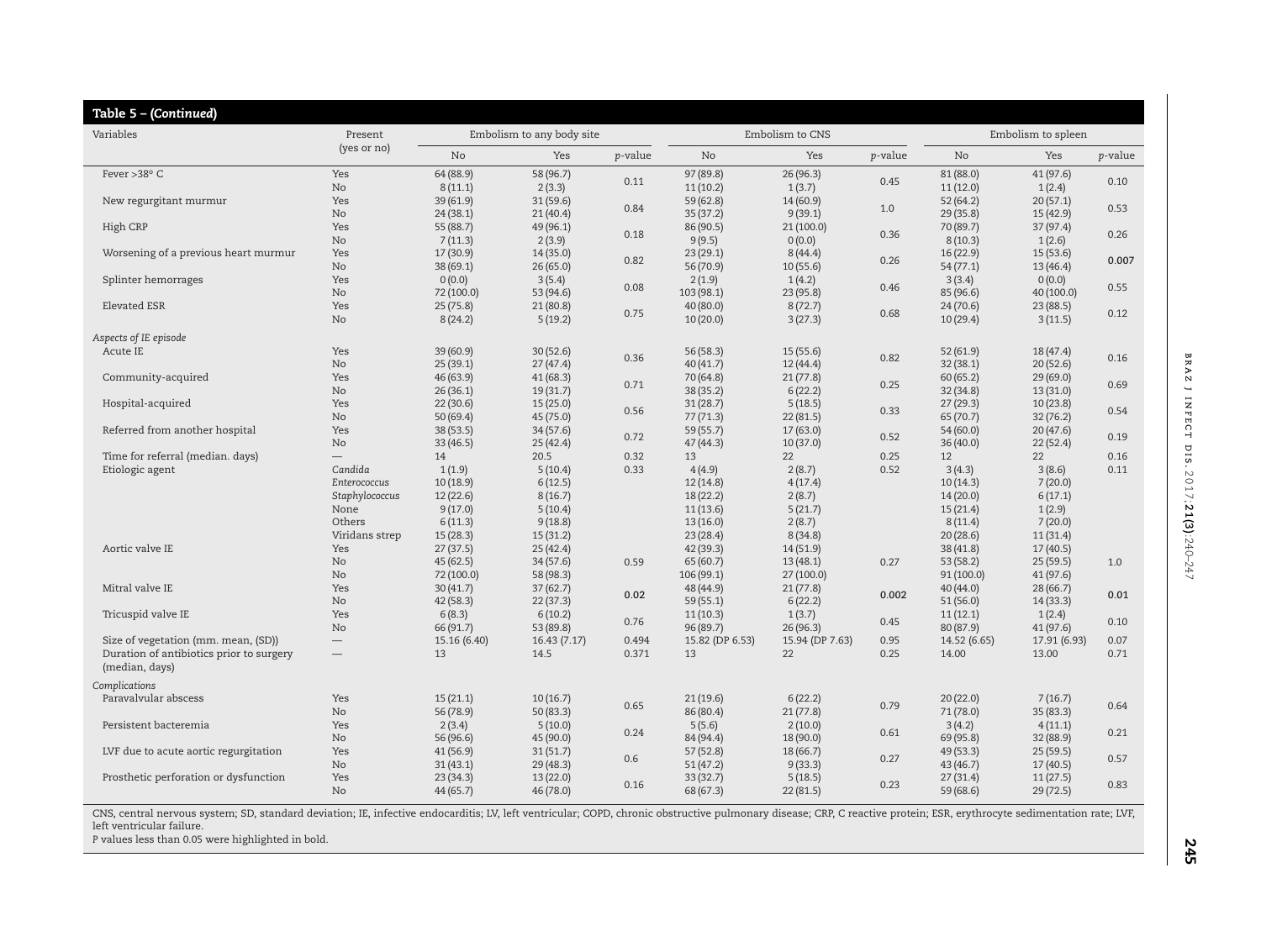There was no association between embolic events and specific microorganisms responsible for IE, but positive blood cultures overall were associated to embolism to the spleen. S. *aureus* is classically associated with embolic events,<sup>[4,17](#page-7-0)</sup> but not in our study, possibly due to a relatively small number of patients.

The frequency of embolism (50%) was similar to that reported in the literature. Embolism to the CNS, in 23.5%, was within the 20–40% range reported in the literature,  $5,18-21$  and the 32.8% embolism to the spleen was within the 19–36% range reported in the literature.<sup>7,11</sup>

The importance of asymptomatic embolic events is still not clear. It appears to be safe to operate on patients with asymp-tomatic embolism.<sup>[19,22](#page-7-0)</sup> In fact, Rossi et al.<sup>[22](#page-7-0)</sup> analyzed 20 papers addressing the question whether there is an optimal timing for surgery in IE with cardiovascular complications, and they have found that the optimal timing for valve replacement depends on the type of neurological complication and the urgency of the operation.

Asymptomatic embolism to the CNS were seen in 9.8% of the patients in this study. Thuny et al., who utilized CT scans as screening method, found 3.8%,<sup>19</sup> and Cooper et al., 2009, who utilized MRI, found nearly 50% of subclinical embolism,  $10$ while Hess et al. found 71%.<sup>[5](#page-7-0)</sup> Iung et al. analyzed 120 patients and found ischemic lesions in 64 patients, of whom only 15 had neurological symptoms.<sup>23</sup> Another study by Iung et al.<sup>12</sup> analyzed 58 patients and diagnosed 81% of cerebrovascular complications by MRI, but only 8.5% of this patients had neurological symptoms. In this last study, based only on MRI results, the Duke classification was upgraded and/or the treatment plan was modified in 28% of the patients.

There are fewer data regarding asymptomatic embolism to the spleen. Our rate of splenic embolic events overall was 25%. Ting et al. $11$  found a 38% rate of embolic lesions to the spleen when systematic screening was done with CT, while Luaces-Mendez et al. $24$  found only a 10% rate when only patients with symptoms were studied by US or CT. Trouillet et al. $25$ found 35/135 (25.9%) of embolic events to the spleen; and only 9% were diagnosed by US, while 35% were diagnosed by CT. Iung et al. $12$  did abdominal MRI in 58 patients and found at least one IE-related lesion in 34%, all asymptomatic; the spleen was the most affected organ (26% of the patients had ischemic lesions, 3% had hemorrhagic lesions and 3% splenic abscess). It has been recognized that the imaging technique (ultrasound scanners, CT or MRI) and systematic screening vs symptom-oriented diagnostic tests influence the rate of splenic lesions found in endocarditis series. Very few of the patients in these series had histopathological documentation of removed spleens. The rate of abscess and/or very large splenic infarcts was high in the histopathological analysis in our study. These histological findings confirmed the clinical suspicion of a complicated splenic lesion that indicated splenectomy in the first place, in the scenario of emergent cardiac surgery as was the case for most patients in the present study.

The mean size of the vegetation was large (16 $\pm$ 6 mm), but there was no association between vegetation size and embolic events, possibly because in less than half the patients vegetation size was documented. Published studies have found 10mm as the cutoff size associated with higher embolization

risk. $8,9,18,24$  Rizzi et al. have found a cutoff of 13 mm, <sup>[17](#page-7-0)</sup> and Iung et al. found a 10% increase in the rate of ischemic cerebral lesions at each millimeter increase in vegetation size.<sup>23</sup>

A high percentage of patients had cardiac surgery (74.2%), higher than the 50% described in the literature.<sup>[2](#page-7-0)</sup> This was essentially due to referral bias, as our institution is a referral center for cardiac surgery.

The mortality in this study was 24.2%, which is within the reported range of 9.6–26%. $16,18,26,27$  The presence of embolism to the CNS and/or to the spleen did not show an impact on mortality, which contradicts previous studies.<sup>9,18,19</sup>

Considering surgery in patients with cardiovascular complications, some studies have shown to be safe to perform valve replacement surgery in patients with silent stroke; how-ever, other investigators such as Misfield et al.<sup>[28](#page-7-0)</sup> who had analyzed 1571 patients with acute IE, found that survival after surgery is significantly impaired by cerebral embolism, both symptomatic and asymptomatic, concluding that CT scans should be performed in all patients.

Most of the symptoms related to embolic events were nonspecific, and they were infrequent both in patients with or without embolism. Therefore, this reinforces the concept that screening for embolic events should not be based on symptoms. Screening for asymptomatic embolism may be helpful in establishing a definite diagnosis of IE and it may also influence clinical management plans[.12,29](#page-7-0) The identification of recent embolic events or infectious aneurysms by imaging only (silent events) should be considered a minor criterion according to the 2015 ESC guidelines, which is an important recognition of their relevance.<sup>1</sup>

## **Study limitations**

This is a single center retrospective study, and therefore results may not be extrapolated to other centers. Data on imaging of the CNS and abdomen were obtained retrospectively through patients' notes.

# **Conclusions**

Asymptomatic embolism to the CNS and especially to the spleen are common in IE. Our data reinforces the importance of routine screening for embolic events in all patients, since nearly one-tenth had asymptomatic embolism to the CNS and one quarter had asymptomatic embolism to the spleen.

Splenomegaly was consistently associated with embolic events.

Embolic events did not have an impact on mortality. However, the detection of embolic events had an impact on the decision-making process regarding the best timing for cardiac surgery and the decision to perform splenectomy.

Therefore, routine screening for embolism by CT scans in patients with IE seems to be justified, especially in those that will undergo cardiac surgery.